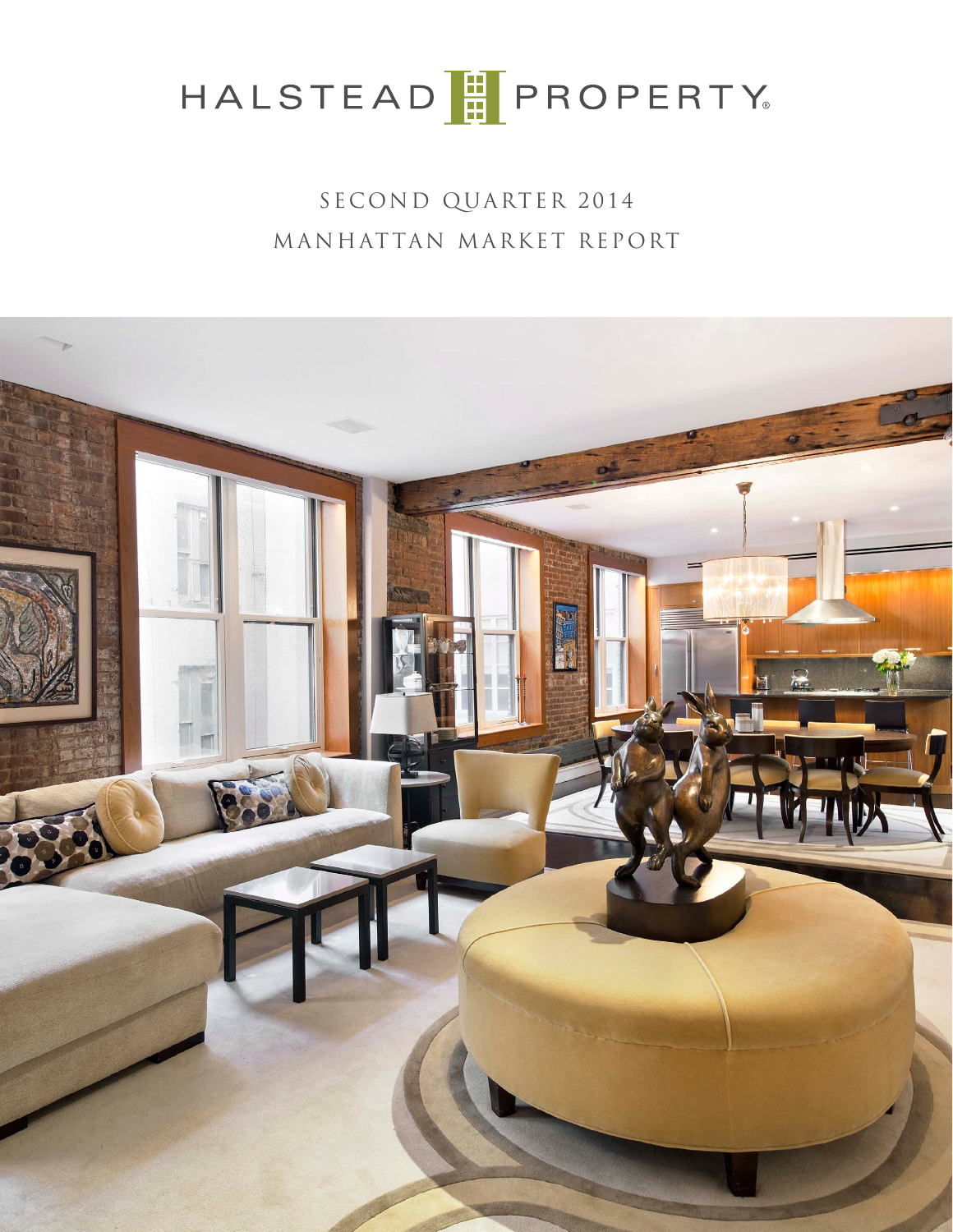## M ANHATTAN COOPERATIVES & CONDOMINIUMS \*

#### **Average and Median Sale Price**



Apartment prices averaged \$1,700,426 in Manhattan in the second quarter, virtually unchanged from the prior quarter's record level, but 19% higher than a year ago. New developments continued to play a leading role in the market, accounting for 10% of all sales while posting an average price of \$3,480,906. Overall, there were 9% more closings reported than in the second quarter of 2013.

Average Sale Price Median Sale Price

#### **Cooperative Average Sale Price**

|            | Studio    | 1-Bedroom | 2-Bedroom   | $3 + \text{Bedroom}$ | All         |
|------------|-----------|-----------|-------------|----------------------|-------------|
| 2nd $Q$ 14 | \$419,652 | \$663,810 | \$1,408,435 | \$3,948,959          | \$1,240,747 |
| 1st $O$ 14 | \$387,012 | \$643,498 | \$1,346,530 | \$4,330,348          | \$1,232,445 |
| 4th Q 13   | \$379,747 | \$627,934 | \$1,318,984 | \$3,597,248          | \$1,143,759 |
| $3rd$ O 13 | \$401,170 | \$615,988 | \$1,291,408 | \$3,172,500          | \$1,133,004 |
| 2nd $Q$ 13 | \$368,461 | \$609,672 | \$1,231,786 | \$3,143,398          | \$1,106,537 |

The average price for a cooperative apartment rose 12% over the past year, helped by a record-setting \$70 million sale. All sizes of co-ops posted a higher average price compared to 2013's second quarter, led by a 26% gain for three-bedroom and larger apartments.

### **Condominium Average Sale Price**

|            | Studio    | 1-Bedroom   | 2-Bedroom   | $3 +$ Bedroom | Al <sub>l</sub> |
|------------|-----------|-------------|-------------|---------------|-----------------|
| 2nd $O$ 14 | \$599,190 | \$1,056,053 | \$2,027,952 | \$5,992,926   | \$2,283,151     |
| 1st Q 14   | \$633,750 | \$1,038,969 | \$2,080,148 | \$5,780,864   | \$2,309,812     |
| 4th Q 13   | \$598,203 | \$960,354   | \$2,178,869 | \$5,198,349   | \$2,210,250     |
| $3rd$ O 13 | \$622,346 | \$929,674   | \$1,863,083 | \$4,592,109   | \$1,828,043     |
| 2nd $Q$ 13 | \$615,376 | \$972,847   | \$1,845,806 | \$4,072,321   | \$1,812,254     |

Although down slightly from last quarter's record, the average condominium price of \$2,283,151 was 26% higher than a year ago. Gains were led by three-bedroom and larger units, whose average price jumped 47% during this time helped by closings at One57.

\*2Q14 data is preliminary and subject to revision in future reports. Data from the prior four quarters has been revised to include sales recorded after our initial reports were released.

Cover Property: halstead.com Web#9837897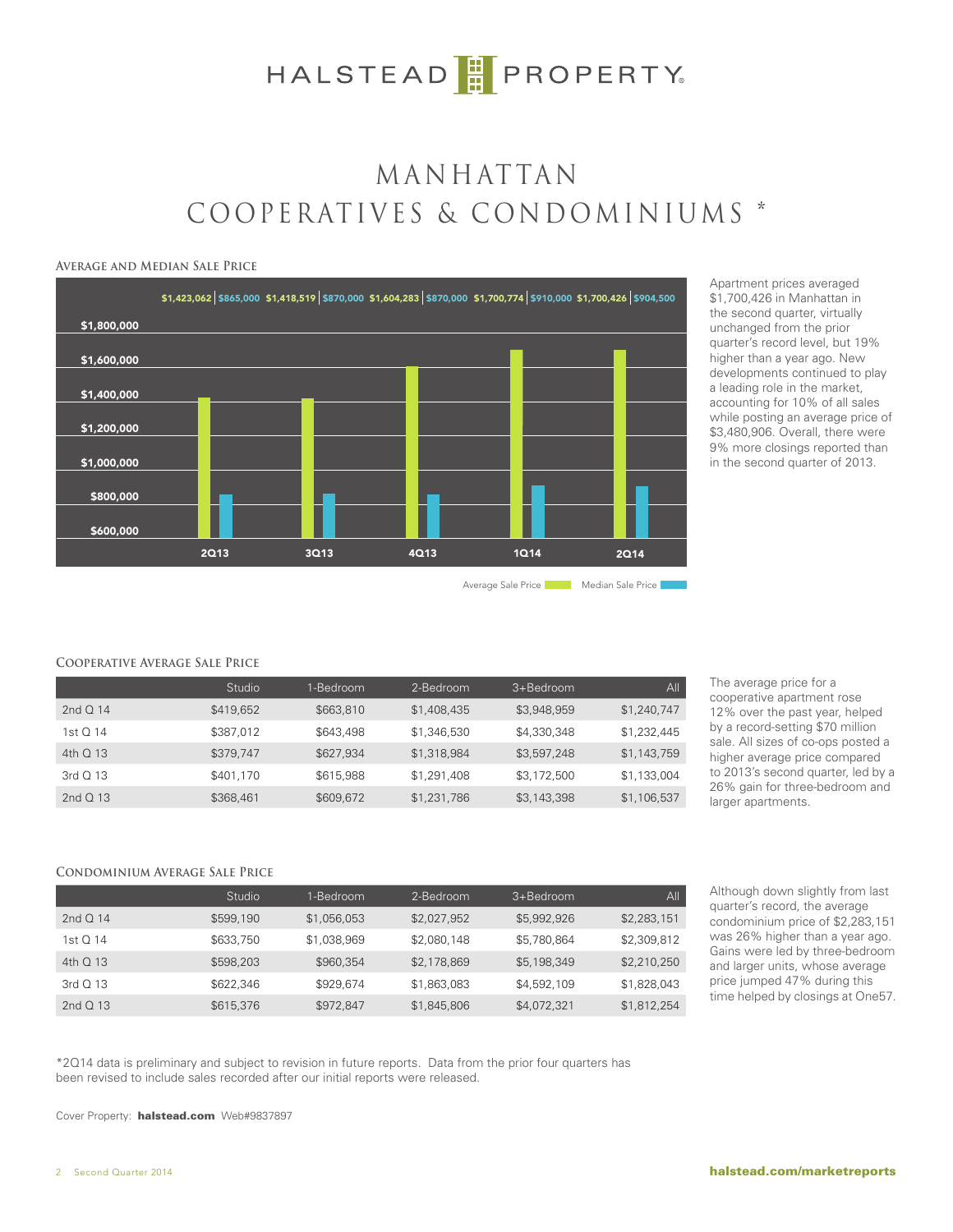## AVERAGE PRICE PER SQUARE FOOT





Apartments in new developments closed for an average of \$1,706 per square foot, a 29% increase from the second quarter of 2013. The average price per square foot for lofts reached \$1,453 in the second quarter, 14% more than a year ago.

### Time on the Market







It took an average of 83 days for apartments closed in the second quarter to go into contract, which was 14% less time than in 2013's comparable period. Shrinking inventory levels led to increased bidding wars during the quarter, which is reflected in the fact that sellers received 98.9% of their last asking price.

Excludes new developments and units listed over one year.

Based on the last asking price. Excludes new developments.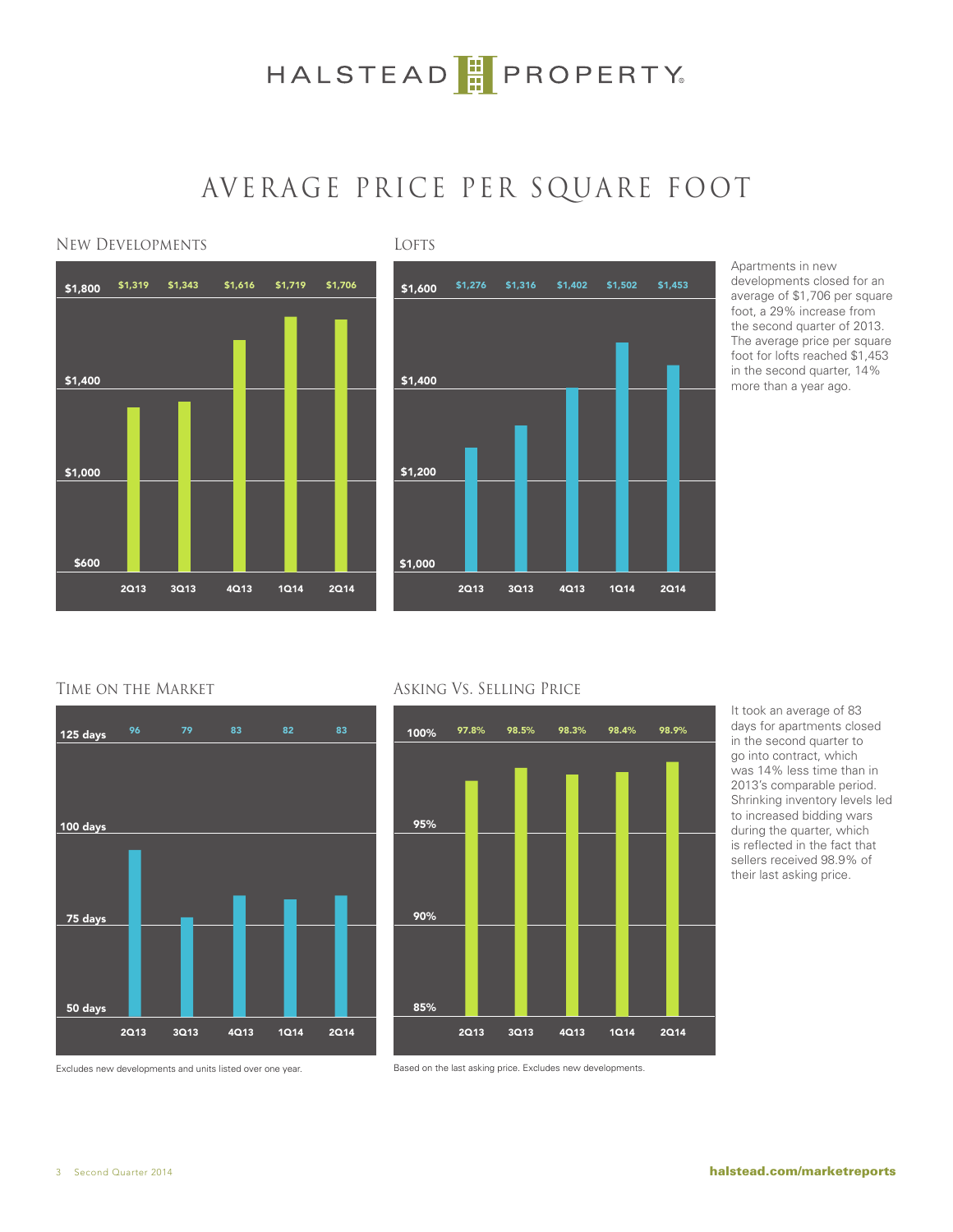## EAST SIDE

Generally 59th to 96th Street, Fifth Avenue to the East River

|                            |            | Studio    | 1-Bedroom | 2-Bedroom   | 3+Bedroom   |
|----------------------------|------------|-----------|-----------|-------------|-------------|
| Percent of<br><b>Sales</b> | 2nd $Q$ 13 | 10%       | 36%       | 33%         | 21%         |
|                            | 2nd $Q$ 14 | 12%       | 36%       | 32%         | 20%         |
| Average<br>Price           | 2nd $Q$ 13 | \$365,360 | \$661,686 | \$1,556,133 | \$3,791,025 |
|                            | 2nd $Q$ 14 | \$402,605 | \$694,121 | \$1,763,541 | \$5,717,886 |
|                            | % Change   | 10%       | 5%        | 13%         | 51%         |

The average price rose for all sizes of apartments on the East Side over the past year, led by a 51% increase for three-bedroom and larger units. A record \$70 million co-op sale was the main reason for the magnitude of this increase. Condo prices also rose sharply, as new development sales brought the average price 20% higher to \$1,616 per square foot.



2Q13 2Q14

### COOPERATIVE CONDOMINIUM

### **Average Price Per Room Average Price Per Square Foot**



4 Second Quarter 2014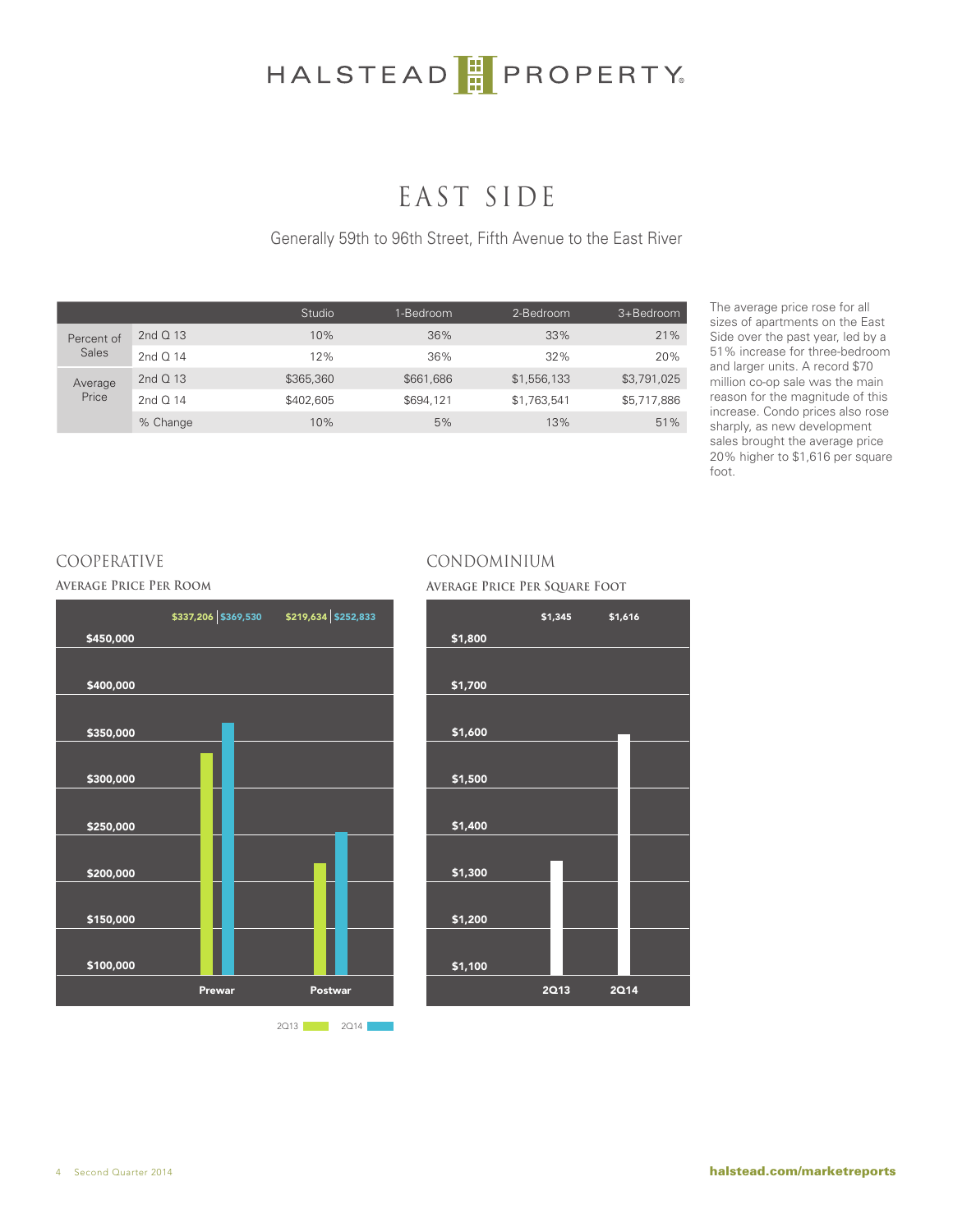## WEST SIDE

Generally 59th to 110th Street, Hudson River to West of Fifth Avenue

|                            |            | Studio    | 1-Bedroom | 2-Bedroom   | 3+Bedroom   |
|----------------------------|------------|-----------|-----------|-------------|-------------|
| Percent of<br><b>Sales</b> | 2nd $Q$ 13 | 11%       | 39%       | 33%         | 17%         |
|                            | 2nd $Q$ 14 | 13%       | 36%       | 33%         | 18%         |
| Average<br>Price           | 2nd Q 13   | \$413,619 | \$763,890 | \$1,607,511 | \$3,500,793 |
|                            | 2nd $Q$ 14 | \$460,802 | \$845,389 | \$1,767,680 | \$4,793,449 |
|                            | % Change   | 11%       | 11%       | 10%         | 37%         |

Strong condo activity, which included a \$48 million closing at 15 Central Park West, helped fuel a 37% increase in the average price for three-bedroom and larger apartments on the West Side. All other size categories also posted a double-digit increase in their average price from 2013's second quarter.



2Q13 2Q14

### COOPERATIVE CONDOMINIUM

**Average Price Per Room Average Price Per Square Foot**



5 Second Quarter 2014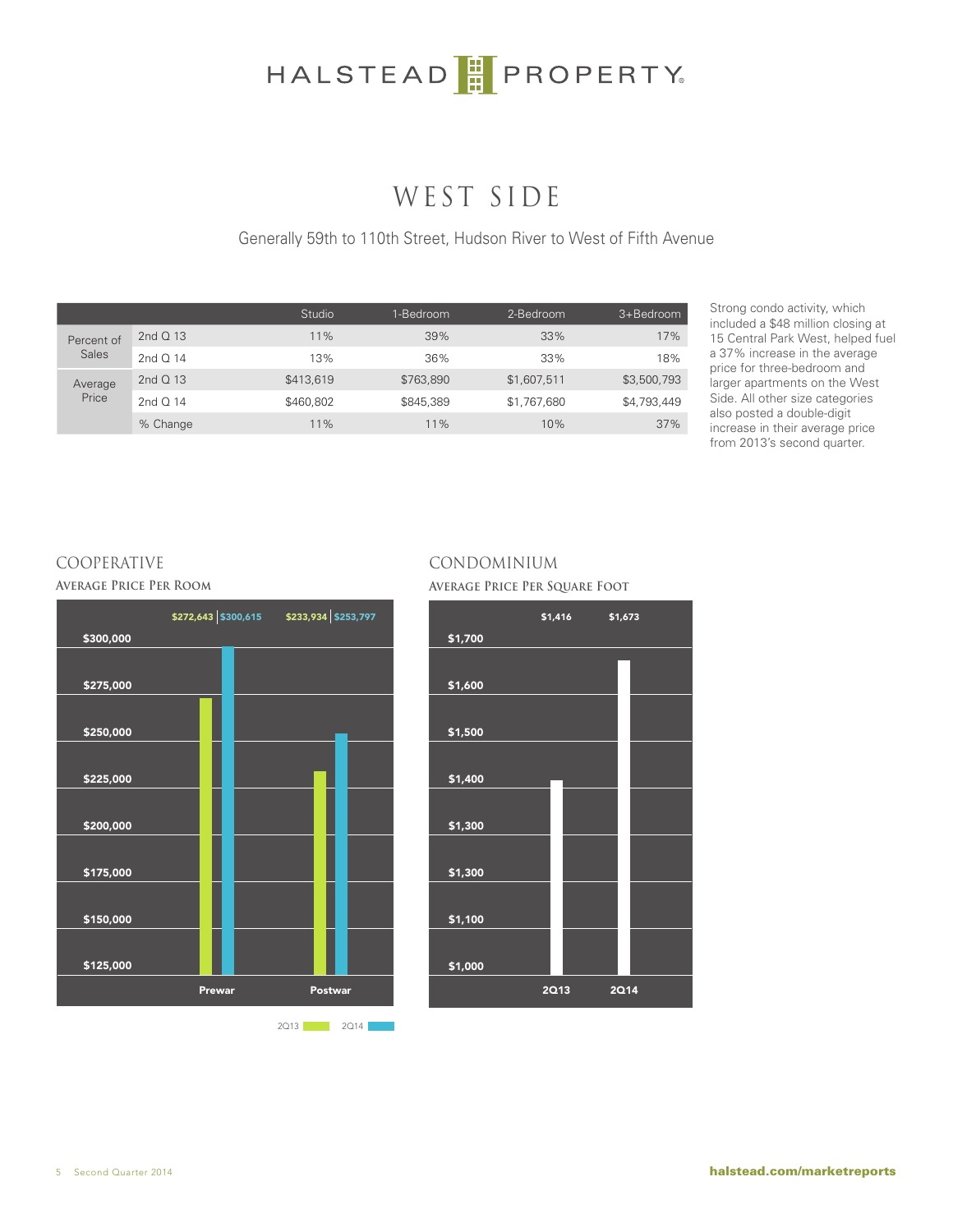## MIDTOWN

MIDTOWN EAST Generally 34th to 59th Street, Fifth Avenue to the East River



# COOPERATIVE CONDOMINIUM



Midtown East saw an increase in prices for both co-ops and condos from the second quarter of 2013. Leading the way was a 23% rise in the average price per room for prewar co-ops to \$243,410.

MIDTOWN WEST Generally 34th to 59th Street, Hudson River to West of Fifth Avenue





## COOPERATIVE CONDOMINIUM

**Average Price Per Room Average Price Per Square Foot**



An increase in sales on Central Park South led to sharp rise in the average price per room for both prewar and postwar co-ops in Midtown West. Closings at One57 were the main reason the average condo price per square foot was 45% higher than during the second quarter of 2013.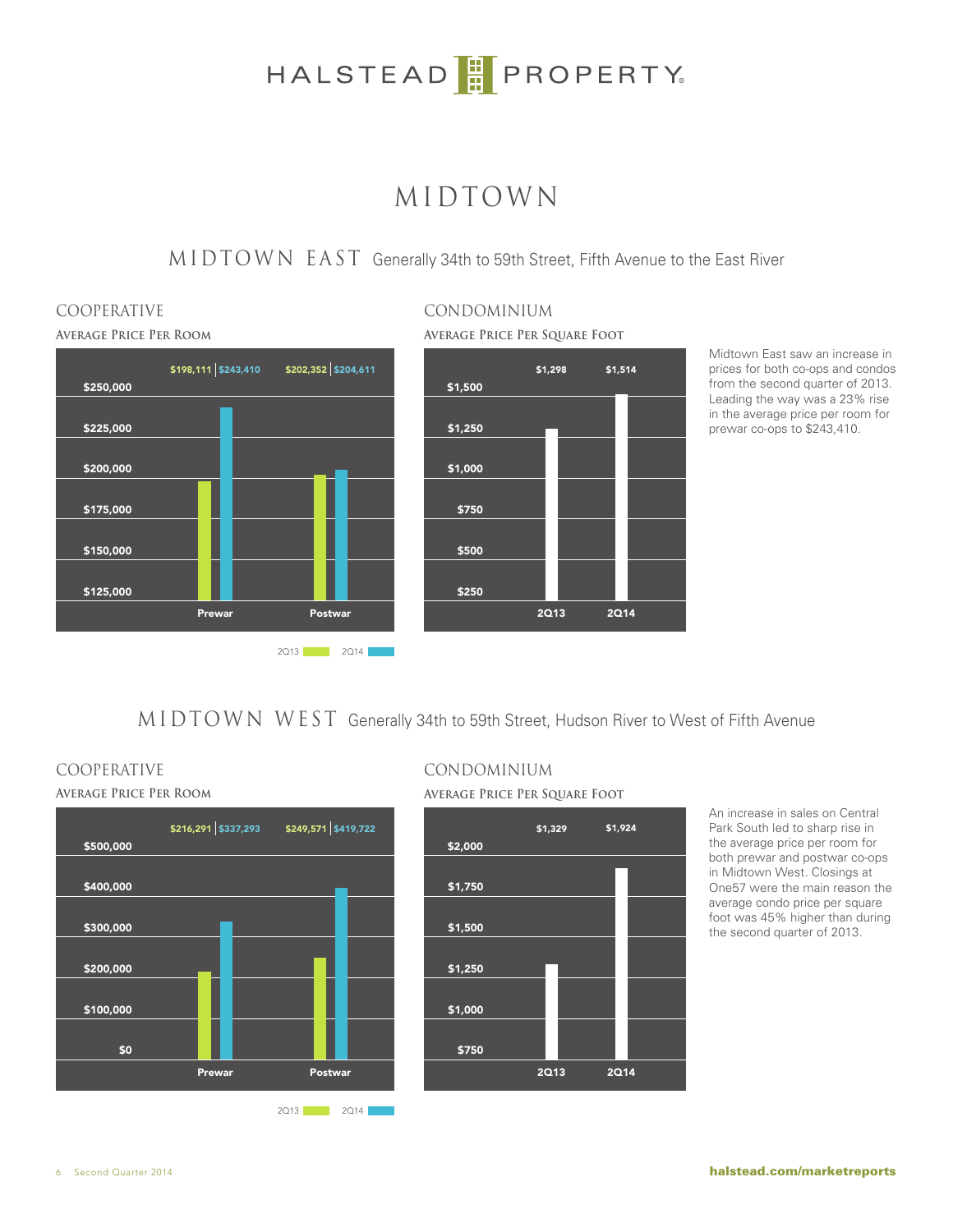## DOWNTOWN

South of 34th Street

|                            |            | Studio    | 1-Bedroom | 2-Bedroom   | 3+Bedroom   |
|----------------------------|------------|-----------|-----------|-------------|-------------|
| Percent of<br><b>Sales</b> | 2nd Q 13   | 19%       | 45%       | 26%         | 10%         |
|                            | 2nd $Q$ 14 | 21%       | 42%       | 28%         | 9%          |
| Average<br>Price           | 2nd Q 13   | \$513,595 | \$898,343 | \$1,820,192 | \$4,556,894 |
|                            | 2nd $Q$ 14 | \$578,928 | \$924,048 | \$1,867,514 | \$5,379,271 |
|                            | % Change   | 13%       | 3%        | 3%          | 18%         |

In the Downtown market, the average price rose 18% for threebedroom apartments over the past year, the highest increase of any size category. Condo prices continued to increase steadily, helped by 2 new development sales over \$25 million.



2Q13 2Q14

### COOPERATIVE CONDOMINIUM

#### **Average Price Per Room Average Price Per Square Foot**